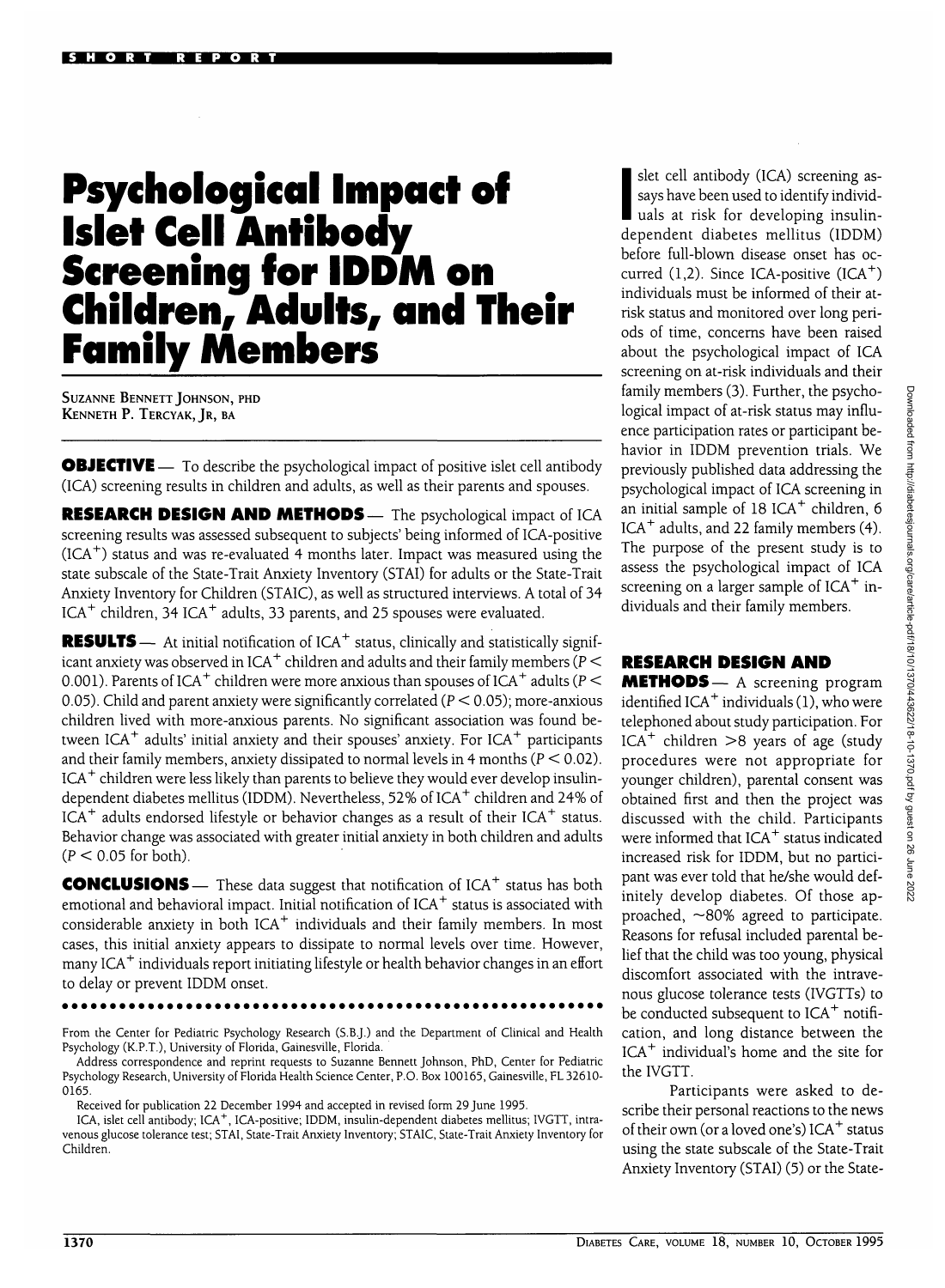| Table 1—Initial and follow-up anxiety scores |                                  |                                   |                                  |                                   |
|----------------------------------------------|----------------------------------|-----------------------------------|----------------------------------|-----------------------------------|
|                                              | $ICA^+$ participants             |                                   | Family members                   |                                   |
|                                              | Children                         | Adults                            | Parents                          | Spouses                           |
| Initial                                      | $41.9 \pm 9.4(34)^*$             | $44.7 \pm 12.7$ (34)*             | $55.4 \pm 14.4(33)^*$            | $46.2 \pm 11.0(23)^*$             |
| 4-month follow-up                            | $32.1 \pm 6.6$ (21) <sup>†</sup> | $34.1 \pm 11.2$ (25) <sup>†</sup> | $38.7 \pm 8.7$ (21) <sup>†</sup> | $40.4 \pm 11.0$ (17) <sup>†</sup> |
| Normative cample                             | $300 + 82(1554)$                 | $35.8 + 0.7(484)$                 | $35.8 + 0.7(484)$                | $35.8 + 0.7(484)$                 |

Normative sample 30.9 ± 8.2 (1554) 35.8 ±9.7 (484) 35.8 ±9.7 (484) 35.8 ± 9.7 (484) Data are means ± SD (n). Normative sample means adapted from Spielberger et al. (5,6). Adults were administered the state subscale of the STAI and children the

state subscale of the STAIC. \*Significant difference from the normative sample. tSignificant decline in scores over time.

Trait Anxiety Inventory for Children (STAIC) (6). The STAI and STAIC were initially administered by telephone within 1 week after the participants first learned of their own or a loved one's  $ICA^+$ status and then were readministered when the ICA $^+$  person went for the IVGTT,  $\sim$ 4 months after the initial telephone contact (mean =  $3.6 \pm 1.7$ months). Previously published psychometric data indicate the STAI and STAIC to be reliable, valid, sensitive to changes in anxiety over time, and resistant to practice effects (7-11). Reliability estimates for the present study sample were excellent (coefficient  $\alpha$  = 0.91 and 0.92 for the STAI at initial and 4-month follow-up; coefficient  $\alpha$  = 0.92 and 0.90 for the STAIC at initial and 4-month follow-up). Structured interviews were conducted during the initial telephone contact and at the time of follow-up IVGTT testing in a subset of  $ICA^+$  participants (25 children, 29 adults) and their family members (19 parents, 15 spouses) to further assess: J) patents, 15 spouses, to further assess. 1,<br>feelings about ICA<sup>+</sup> status and study participation, 2) behavioral changes associated with ICA<sup>+</sup> status, and 3) thoughts and beliefs about the likelihood of developing diabetes.

**RESULTS**— The study sample consisted of 34 ICA<sup>+</sup> children (19 boys, 15 girls) 8–17 years of age (mean =  $12.6$ ), 34 ICA<sup>+</sup> adults (9 men, 25 women) 18-61 years of age (mean  $= 37.1$ ), 33 parents of ICA<sup>+</sup> children (1 father, 32 mothers) 29-53 years of age (mean = 37.9), and 25 spouses of ICA<sup>+</sup> adults (17 husbands, 7 wives) 25–57 years of age (mean  $=$  41.0).

Using the STAI/STAIC scores, the mean levels of anxiety at the initial and 4-month follow-up evaluations were compared with published norms using the Welch approximate  $t$  statistic, which controls for the experimentwise error rate when heterogeneous variances and unequal group sizes are both present (Table 1). Initially, both ICA<sup>+</sup> children and adults exhibited clinically significant anxiety  $[t(24) = 6.78, P < 0.001$  for children;  $t(25) = 4.02$ ,  $P < 0.001$  for adults]. Clinically significant anxiety was also observed in parents  $[t(24) = 7.67, P <$ 0.001] and spouses  $[t(17) = 4.43, P <$ 0.001]. Analysis of variance was used to test the relationship of sex and family role (parent or spouse) to initial anxiety. While sex was unrelated to initial anxiety, parents were more anxious than spouses  $F(F(1.54) = 6.62, P < 0.051, ICA + 6b)$ dren's initial anxiety was also significantly correlated with parents' anxiety  $[r =$ 0.40,  $P < 0.05$ ]. However, there was no significant association between ICA<sup>+</sup> adults' anxiety and that of their spouses. Dependent  $t$  tests were used to examine change in anxiety over time. For all participants, initial anxiety dissipated over the 4-month follow-up  $[t(21) = 4.78, P]$  $\epsilon$  0.0001 for ICA<sup>+</sup> children;  $t(25)$  =  $3.80 \text{ } R \leq 0.0001$  for  $1CA^+$  educts:  $t(21)$  $= 5.75, P < 0.0001$  for parents;  $t(17) =$ 2.85,  $P < 0.012$  for spouses]. At followup, the amount of reported anxiety was not significantly different from levels exhibited by the normative sample.

In the structured interview, 96% of adult respondents indicated they were glad to have participated in the ICA

screening study. A minority (10%) of ICA<sup>+</sup> children wished they had not participated, citing concerns about pain associated with blood draws. Initially, most ICA<sup>+</sup> participants were unsure whether they would ever develop IDDM, but in the 4-month follow-up, 41% of ICA<sup>+</sup> children and 40% of ICA<sup>+</sup> adults had formed the opinion that they would never develop the disease. Parents and spouses were also initially uncertain about whether their loved one would develop diabetes. At the 4-month follow-up, spouses remained uncertain. In contrast, <sup>1</sup><br>44% of parents believed their ICA<sup>+</sup> child would develop the disease, while only 6% of their children thought this would be the case.

When asked whether they had made any changes in response to notification of ICA $^+$  status, 52% of the ICA $^+$  children and 24% of the ICA $^+$  adults acknowledged changes in lifestyle or health behavior, the most common involving diet (decreased calories and sweets) and exercise (increased activity). Point biserial correlations were used to determine whether initial anxiety (measured by the STAI or STAIC) was associated with lifestyle or health behavior change. In both ICA<sup>+</sup> children ( $r = 0.50, P < 0.05$ ) and ICA<sup>+</sup> adults ( $r = 0.22$ ,  $P < 0.05$ ), behavior change was associated with greater initial anxiety.

**CONCLUSIONS** — Data from this sample of ICA $^+$  children and adults suggest that notification of ICA<sup>+</sup> status induces clinically significant anxiety in  $\mathsf{ICA}^+$  individuals and their family mem-